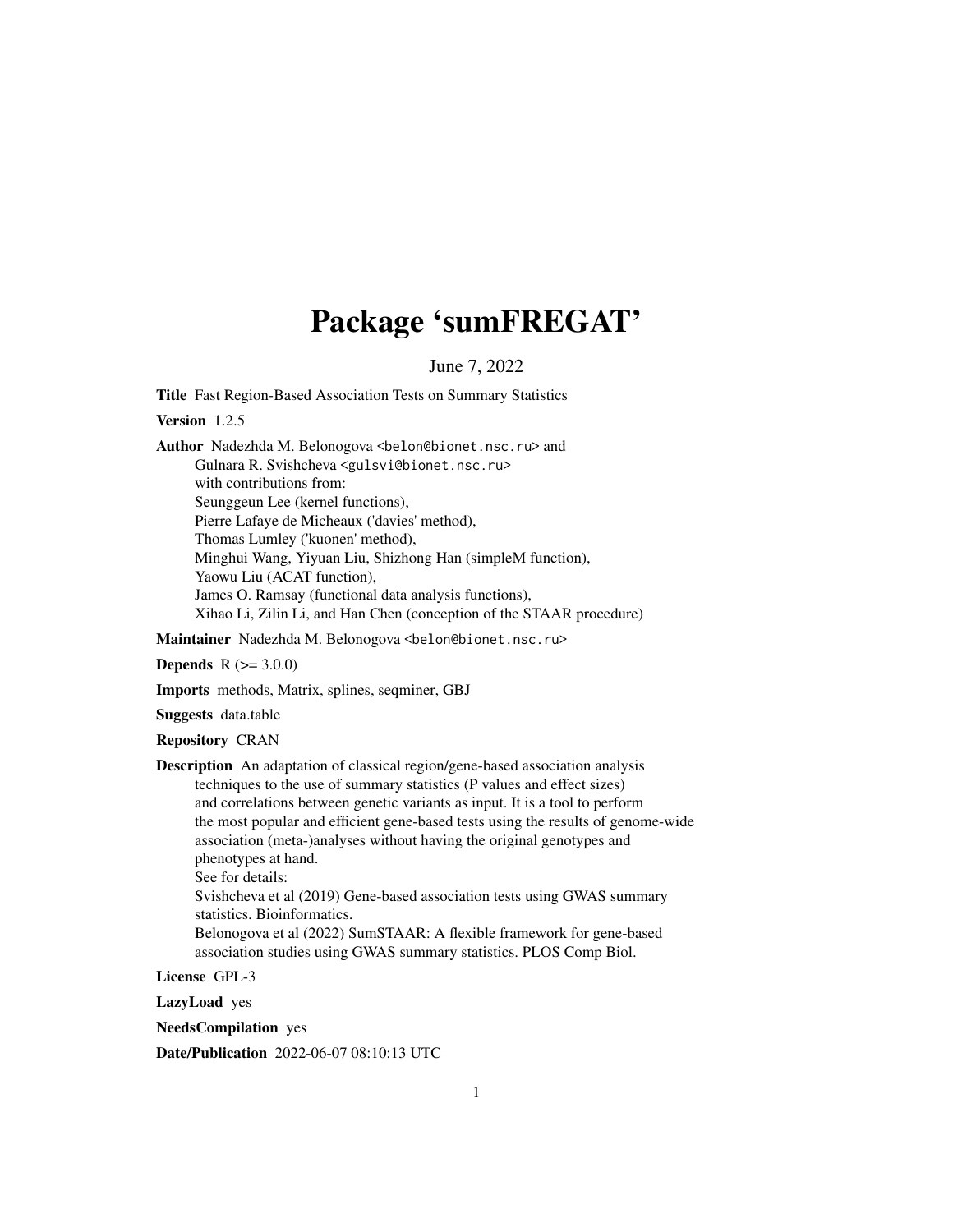# <span id="page-1-0"></span>R topics documented:

| Index |                                                                                                          |  |
|-------|----------------------------------------------------------------------------------------------------------|--|
|       |                                                                                                          |  |
|       |                                                                                                          |  |
|       | gene-based test functions $\ldots \ldots \ldots \ldots \ldots \ldots \ldots \ldots \ldots \ldots \ldots$ |  |
|       |                                                                                                          |  |
|       |                                                                                                          |  |

sumFREGAT-package *sumFREGAT: Fast REGional Association Tests on summary statistics*

# Description

The sumFREGAT package computes the most popular and efficient tests for the region-based association analysis using summary statistics data (beta and P values) and correlations between genetic variants. It does not require genotype or phenotype data. Methods implemented are SKAT and SKAT-O (sequence kernel association tests), BT (burden test), ACAT (aggregated Cauchy association test), FLM (functional linear model), PCA (principal components analysis), and others.

#### Details

Package: sumFREGAT Type: Package License: GPLv3

# Author(s)

Nadezhda Belonogova <br/>belon@bionet.nsc.ru> Gulnara Svishcheva <gulsvi@bionet.nsc.ru>

The authors are grateful to Dr. Anatoly Kirichenko for technical support and Prof. Tatiana Axenovich for scientific guidance.

ACATO *omnibus aggregated Cauchy association test*

# Description

This test combines P values via aggregated Cauchy association test (Liu, Y. et al., 2019)

# Usage

ACATO(p)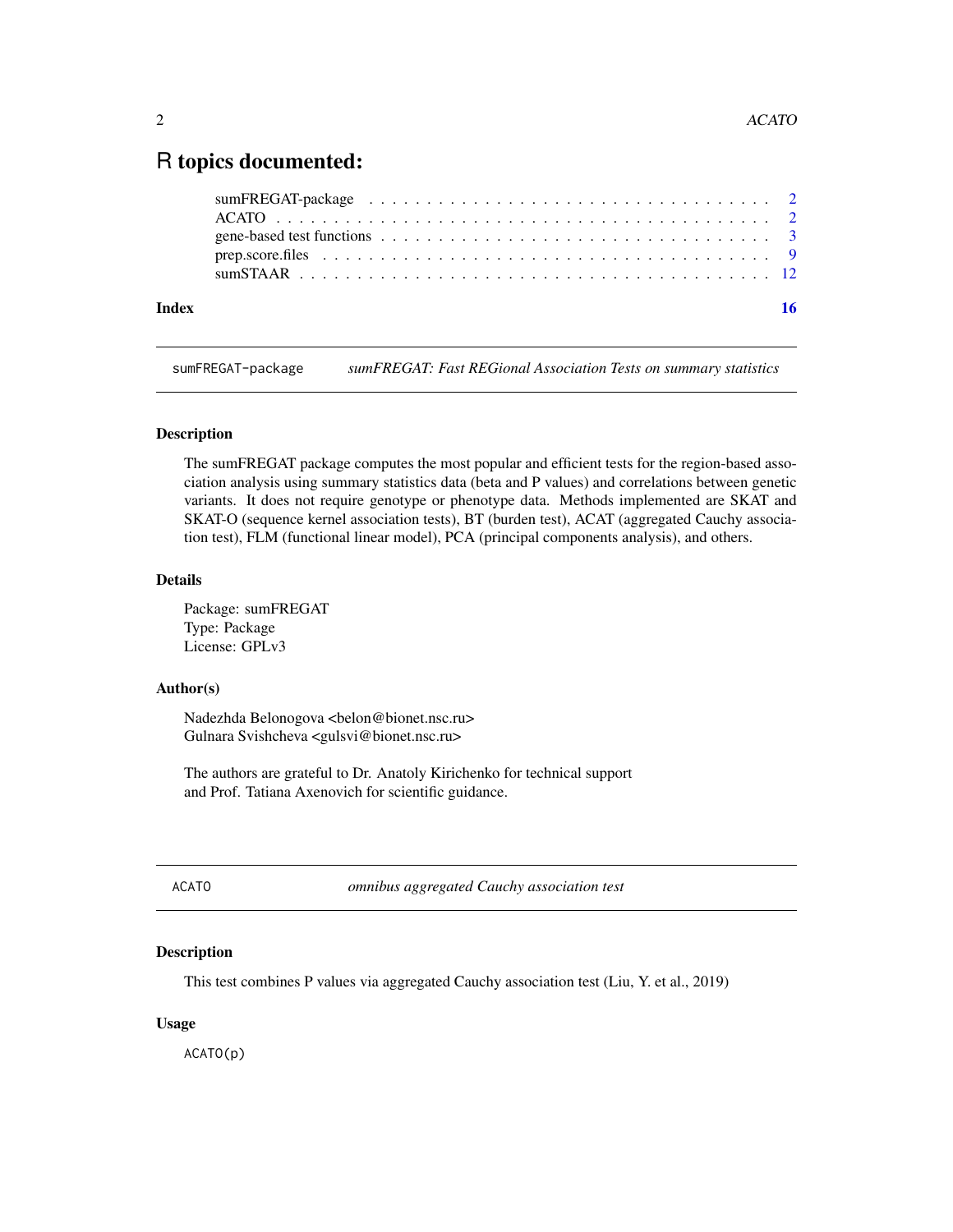#### <span id="page-2-0"></span>Arguments

p a vector of P values to combine

# Details

ACATO is an omnibus aggregated Cauchy association test recently proposed by Liu, Y. et al. (2019). This function can be used to combine P values obtained by different gene-based tests for the same gene (see Examples below).

#### Value

a single P value which is a combination of the P values given in input

# References

Liu Y. et al. (2019) ACAT: a fast and powerful p value combination method for rare-variant analysis in sequencing studies. Am. J. Hum. Genet. 104, 410-421.

# Examples

```
cor.path <- system.file("testfiles/", package = "sumFREGAT")
score.file <- system.file("testfiles/CFH.full.vcf.gz", package = "sumFREGAT")
p.bt <- BT(score.file, genes = "CFH", cor.path = cor.path)$pvalue
p.skat <- SKAT(score.file, genes = "CFH", cor.path = cor.path)$pvalue
p.pca <- PCA(score.file, genes = "CFH", cor.path = cor.path, n = 85)$pvalue
p.combined <- ACATO(c(p.bt, p.skat, p.pca))
```
gene-based test functions

*Gene-based tests on summary statistics*

## **Description**

A set of tests for gene-based association analysis on GWAS summary statistics: sequence kernel association tests ('SKAT', 'SKATO'), sum of chi-squares ('sumchi'), aggregated Cauchy association test ('ACAT'), burden test ('BT'), principal component analysis-based test ('PCA'), functional linear model-based test ('FLM'), Bonferroni correction test ('simpleM'), minimum P value test ('minp').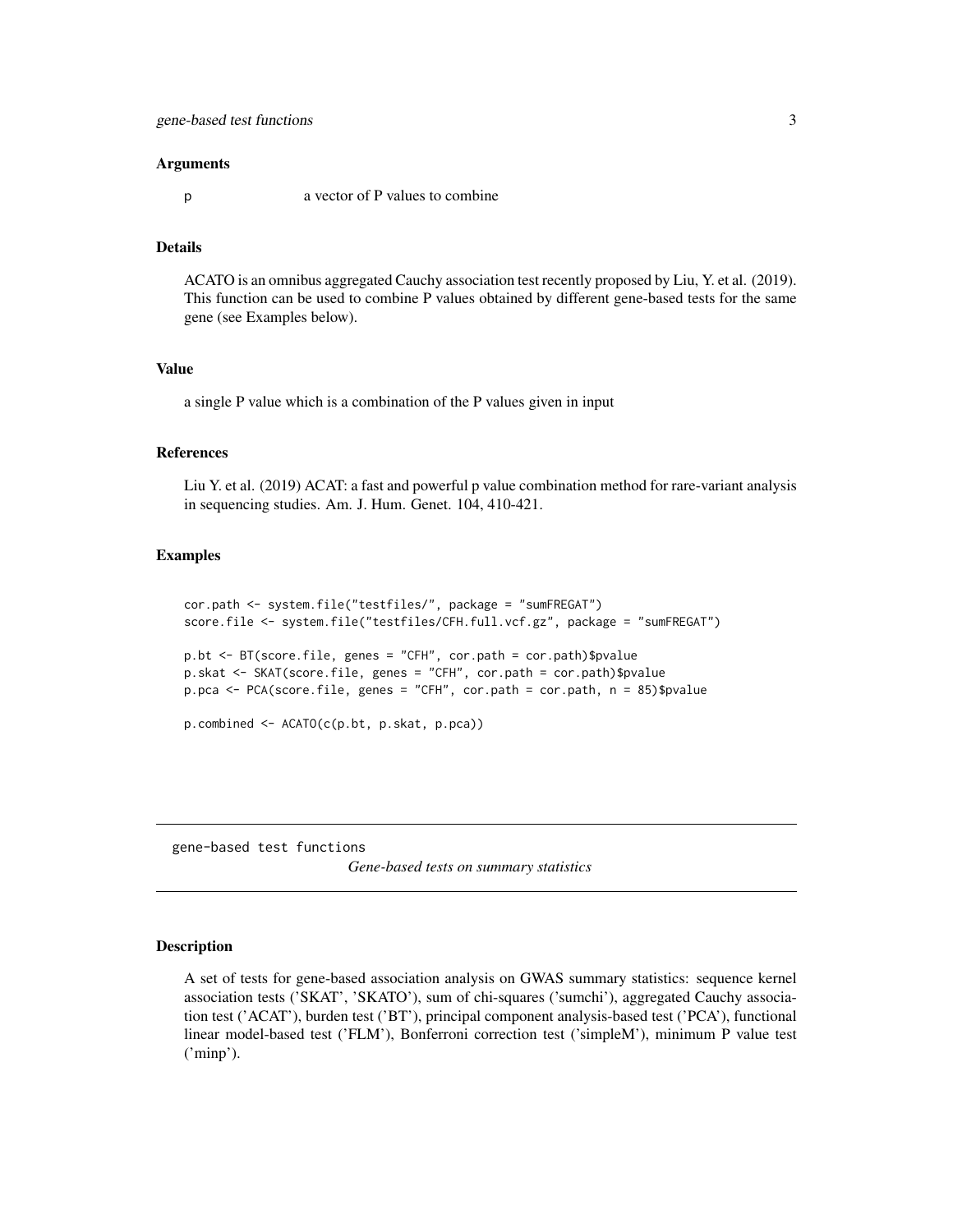#### Usage

```
SKAT(score.file, gene.file, genes = "all", cor.path = "cor/",
approximation = TRUE, anno.type = ", beta.par = c(1, 25),
weights.function = NULL, user.weights = FALSE, gen.var.weights = "se.beta",
method = "kuonen", acc = 1e-8, lim = 1e+6, rho = FALSE, p.threshold = 0.8,
write.file = FALSE, quiet = FALSE)
SKATO(score.file, gene.file, genes = "all", cor.path = "cor/",
approximation = TRUE, anno.type = ", beta.par = c(1, 25),
weights.function = NULL, user.weights = FALSE, method = "kuonen",
acc = 1e-8, lim = 1e+6, rho = TRUE, p.threshold = 0.8, write.file = FALSE,
quiet = FALSE)
sumchi(score.file, gene.file, genes = "all", cor.path = "cor/",
approximation = TRUE, anno.type = ", method = "kuonen", acc = 1e-8,
lim = 1e+6, write.file = FALSE, quiet = FALSE)
ACAT(score.file, gene.file, genes = "all", anno.type = "",
beta.par = c(1, 1), weights.function = NULL, user.weights = FALSE,
gen.var.weights = "none", mac.threshold = NA, n = NA,
write.file = FALSE, quiet = FALSE)
BT(score.file, gene.file, genes = "all", cor.path = "cor/",
anno.type = ", beta.par = c(1, 25), weights.function = NULL,
user.weights = FALSE, write.file = FALSE, quiet = FALSE)
PCA(score.file, gene.file, genes = "all", cor.path = "cor/",
approximation = TRUE, anno.type = "", n, beta.par = c(1, 1),
weights.function = NULL, user.weights = FALSE, reference.matrix = TRUE,
fun = "LH", var.fraction = 0.85, write.file = FALSE, quiet = FALSE)
FLM(score.file, gene.file, genes = "all", cor.path = "cor/",
approximation = TRUE, anno.type = '''', n, beta.par = c(1, 1),
weights.function = NULL, user.weights = FALSE, basis.function = "fourier",
k = 25, order = 4, flip.genotypes = FALSE, Fan = TRUE,
reference.matrix = TRUE, fun = "LH", write.file = FALSE, quiet = FALSE)
simpleM(score.file, gene.file, genes = "all", cor.path = "cor/",
anno.type = "", var.fraction = .995, write.file = FALSE, quiet = FALSE)
minp(score.file, gene.file, genes = "all", cor.path = "cor/",
anno.type = ", write.file = FALSE, quiet = FALSE)
```
#### Arguments

| score.file | name of data file generated by prep. score. files().                               |
|------------|------------------------------------------------------------------------------------|
| gene.file  | can be a name of a custom text file listing genes in refFlat format. Values "hg19" |
|            | and "hg38" can be set to use default gene files containing protein-coding genes    |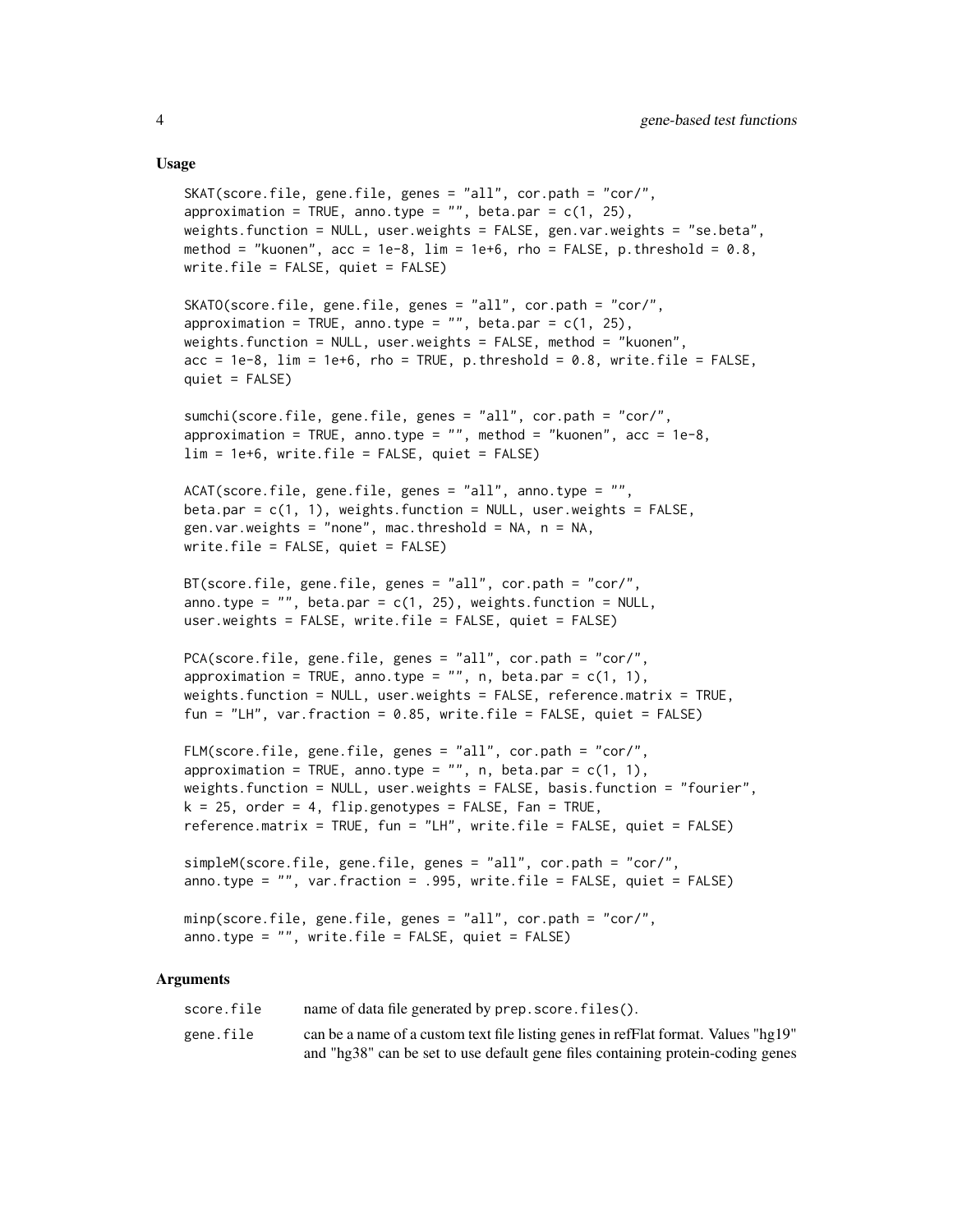|                  | with start and stop positions from corresponding build. Mind that the same build<br>should be used in score. file and gene. file.                                                                                                                                                                                                                                                                                                                                                                  |
|------------------|----------------------------------------------------------------------------------------------------------------------------------------------------------------------------------------------------------------------------------------------------------------------------------------------------------------------------------------------------------------------------------------------------------------------------------------------------------------------------------------------------|
| genes            | character vector of gene names to be analyzed. Can be "chr1", "chr2" etc. to<br>analyze all genes on a corresponding chromosome. If not set, function will<br>attempt to analyze all genes listed in gene. file.                                                                                                                                                                                                                                                                                   |
| cor.path         | path to a folder with correlation matrix files (one file per each gene to be an-<br>alyzed). Correlation matrices in text format are allowed, though ".RData" is<br>preferable as computationally efficient. Each file should contain a square matrix<br>with correlation coefficients (r) between genetic variants of a gene. An example<br>of correlation file format:<br>"snpname1" "snpname2" "snpname3"<br>"snpname1" 1 0.018 -0.003<br>"snpname2" 0.018 1 0.081<br>"snpname3" -0.003 0.081 1 |
|                  | If genotypes are available, matrices can be generated as follows:                                                                                                                                                                                                                                                                                                                                                                                                                                  |
|                  | $cor.matrix \leftarrow cor(g)$<br>save(cor.matrix, file = paste0(geneName, ".RData"))                                                                                                                                                                                                                                                                                                                                                                                                              |
|                  | where g is a genotype matrix (nsample x nvariants) for a given gene with geno-<br>types coded as 0, 1, 2 (coding should be exactly the same that was used to<br>generate GWAS statistics).                                                                                                                                                                                                                                                                                                         |
|                  | If genotypes are not available, correlations can be approximated through refer-<br>ence samples. Reference matrices from 1KG European sample can be down-<br>loaded at http://mga.bionet.nsc.ru/sumFREGAT/.                                                                                                                                                                                                                                                                                        |
|                  | Names of correlation files should be constructed as "geneName.RData" (e.g.<br>"ABCG1.RData", "ADAMTS1.RData", etc.) for ".RData" format or "gene-<br>Name.txt" for text format.                                                                                                                                                                                                                                                                                                                    |
|                  | Example corfiles can be found as:<br>system.file("testfiles/CFH.cor", package = "sumFREGAT")                                                                                                                                                                                                                                                                                                                                                                                                       |
|                  | system.file("testfiles/CFH.RData", package = "sumFREGAT")                                                                                                                                                                                                                                                                                                                                                                                                                                          |
| approximation    | a logical value indicating whether approximation for large genes $(>= 500$ SNPs)<br>should be used. Applicable for SKAT, SKATO, sumchi, PCA, FLM (default =<br>TRUE for these methods).                                                                                                                                                                                                                                                                                                            |
| anno.type        | given (functional) annotations provided by user (see) prep. score. files(), a<br>character (or character vector) indicating annotation types to be used.                                                                                                                                                                                                                                                                                                                                           |
| n                | size of the sample on which summary statistics were obtained.                                                                                                                                                                                                                                                                                                                                                                                                                                      |
| beta.par         | two positive numeric shape parameters in the beta distribution to assign weights<br>for each genetic variant as a function of minor allele frequency (MAF) in the<br>default weights function (see Details).                                                                                                                                                                                                                                                                                       |
| weights.function |                                                                                                                                                                                                                                                                                                                                                                                                                                                                                                    |
|                  | a function of MAF to assign weights for each genetic variant. By default, the<br>weights will be calculated using the beta distribution (see Details).                                                                                                                                                                                                                                                                                                                                             |
| user.weights     | a logical value indicating whether weights from the input file should be applied.<br>Default = FALSE.                                                                                                                                                                                                                                                                                                                                                                                              |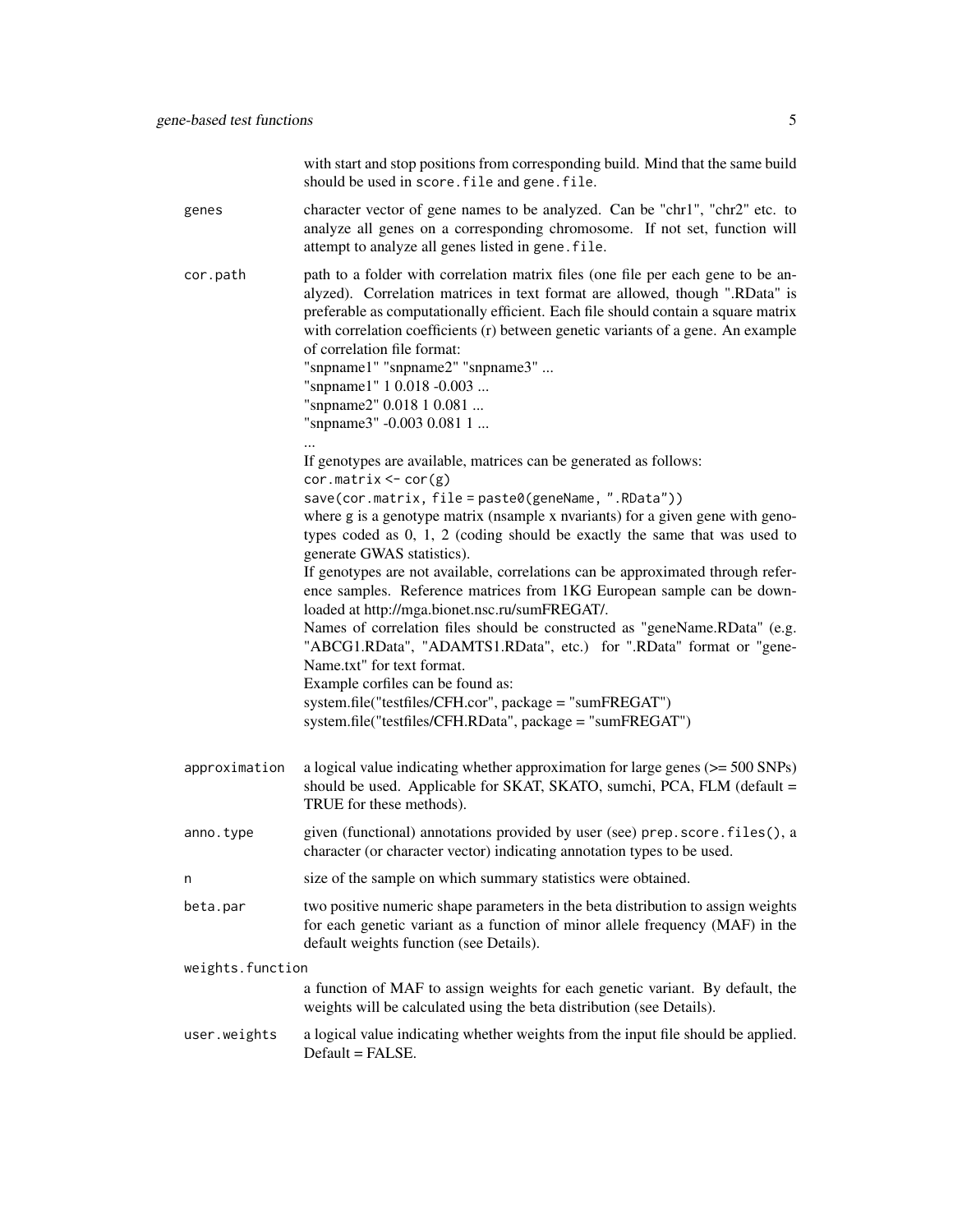| gen.var.weights  |                                                                                                                                                                                                                                                                                                                                                                                                                                                                                                                                                                                                                                                                                                                                                                                                                                                                                                                                       |  |
|------------------|---------------------------------------------------------------------------------------------------------------------------------------------------------------------------------------------------------------------------------------------------------------------------------------------------------------------------------------------------------------------------------------------------------------------------------------------------------------------------------------------------------------------------------------------------------------------------------------------------------------------------------------------------------------------------------------------------------------------------------------------------------------------------------------------------------------------------------------------------------------------------------------------------------------------------------------|--|
|                  | a character indicating whether scores should be weighted by the variance of<br>genotypes: "none" - no weights applied, resulting in a sum chi-square test.<br>"se.beta" - scores weighted by variance of genotypes estimated from P val-<br>ues and effect sizes (regression coefficients) if provided by user. "af" - scores<br>weighted by variance of genotypes calculated as $AF * (1 - AF)$ , where AF is<br>allele frequency. In SKAT(), "se.beta" weighting results in a test analogous to a<br>standard SKAT, while "af" is a way to approximate the standard test in case when<br>betas are not available. Unweighted sum chi-square test gives more weights to<br>common variants compared with SKAT-like tests. In ACAT(), the simplest de-<br>fault unweighted test combines P values (Z scores) without any additional info.<br>Scores can be weighted by via gen.var.weights = 'se.beta' or 'af', similarly to<br>SKAT. |  |
| mac.threshold    | an integer number. In ACAT, scores with MAC $\leq$ 10 will be combined us-<br>ing Burden test. MACs are calculated from MAFs, n must be set to apply<br>mac.threshold.                                                                                                                                                                                                                                                                                                                                                                                                                                                                                                                                                                                                                                                                                                                                                                |  |
| method           | the method for computing P value in kernel-based tests. Available methods are<br>"kuonen", "davies" and "hybrid" (see Details). Default = "kuonen".                                                                                                                                                                                                                                                                                                                                                                                                                                                                                                                                                                                                                                                                                                                                                                                   |  |
| асс              | accuracy parameter for "davies" method.                                                                                                                                                                                                                                                                                                                                                                                                                                                                                                                                                                                                                                                                                                                                                                                                                                                                                               |  |
| lim              | limit parameter for "davies" method.                                                                                                                                                                                                                                                                                                                                                                                                                                                                                                                                                                                                                                                                                                                                                                                                                                                                                                  |  |
| rho              | if TRUE the optimal test (SKAT-O) is performed [Lee et al., 2012]. rho can be<br>a vector of grid values from 0 to 1. The default grid is $c(0, 0.12, 0.22, 0.32)$ ,<br>$0.42$ , $0.52$ , $0.5$ , 1).                                                                                                                                                                                                                                                                                                                                                                                                                                                                                                                                                                                                                                                                                                                                 |  |
| p.threshold      | the largest P value that will be considered as important when performing com-<br>putational optimization in SKAT-O. All P values larger than p.threshold will be<br>processed via burden test.                                                                                                                                                                                                                                                                                                                                                                                                                                                                                                                                                                                                                                                                                                                                        |  |
|                  | basis. function a basis function type for beta-smooth. Can be set to "bspline" (B-spline basis)<br>or "fourier" (Fourier basis, default).                                                                                                                                                                                                                                                                                                                                                                                                                                                                                                                                                                                                                                                                                                                                                                                             |  |
| k                | the number of basis functions to be used for beta-smooth (default $= 25$ ).                                                                                                                                                                                                                                                                                                                                                                                                                                                                                                                                                                                                                                                                                                                                                                                                                                                           |  |
| order            | a polynomial order to be used in "bspline". Default $=$ 4 corresponds to the cubic<br>B-splines. as no effect if only Fourier bases are used.                                                                                                                                                                                                                                                                                                                                                                                                                                                                                                                                                                                                                                                                                                                                                                                         |  |
| flip.genotypes   | a logical value indicating whether the genotypes of some genetic variants should<br>be flipped (relabelled) for their better functional representation [Vsevolozhskaya<br>et al., $2014$ ]. Default = FALSE.                                                                                                                                                                                                                                                                                                                                                                                                                                                                                                                                                                                                                                                                                                                          |  |
| Fan              | if TRUE (default) then linearly dependent genetic variants will be omitted, as it<br>was done in the original realization of FLM test by Fan et al. (2013).                                                                                                                                                                                                                                                                                                                                                                                                                                                                                                                                                                                                                                                                                                                                                                           |  |
| reference.matrix |                                                                                                                                                                                                                                                                                                                                                                                                                                                                                                                                                                                                                                                                                                                                                                                                                                                                                                                                       |  |
|                  | logical indicating whether the correlation matrices were generated using refer-<br>ence matrix. If TRUE, regularization algorithms will be applied in order to en-<br>sure invertibility and numerical stability of the matrices. Use 'reference.matrix<br>= FALSE' ONLY IF you are sure that correlation matrices were generated using<br>the same genotype data as for GWAS summary statistics in input.                                                                                                                                                                                                                                                                                                                                                                                                                                                                                                                            |  |
| fun              | one of two regularization algorithms, 'LH' (default) or 'derivLH'. Currently<br>both give similar results.                                                                                                                                                                                                                                                                                                                                                                                                                                                                                                                                                                                                                                                                                                                                                                                                                            |  |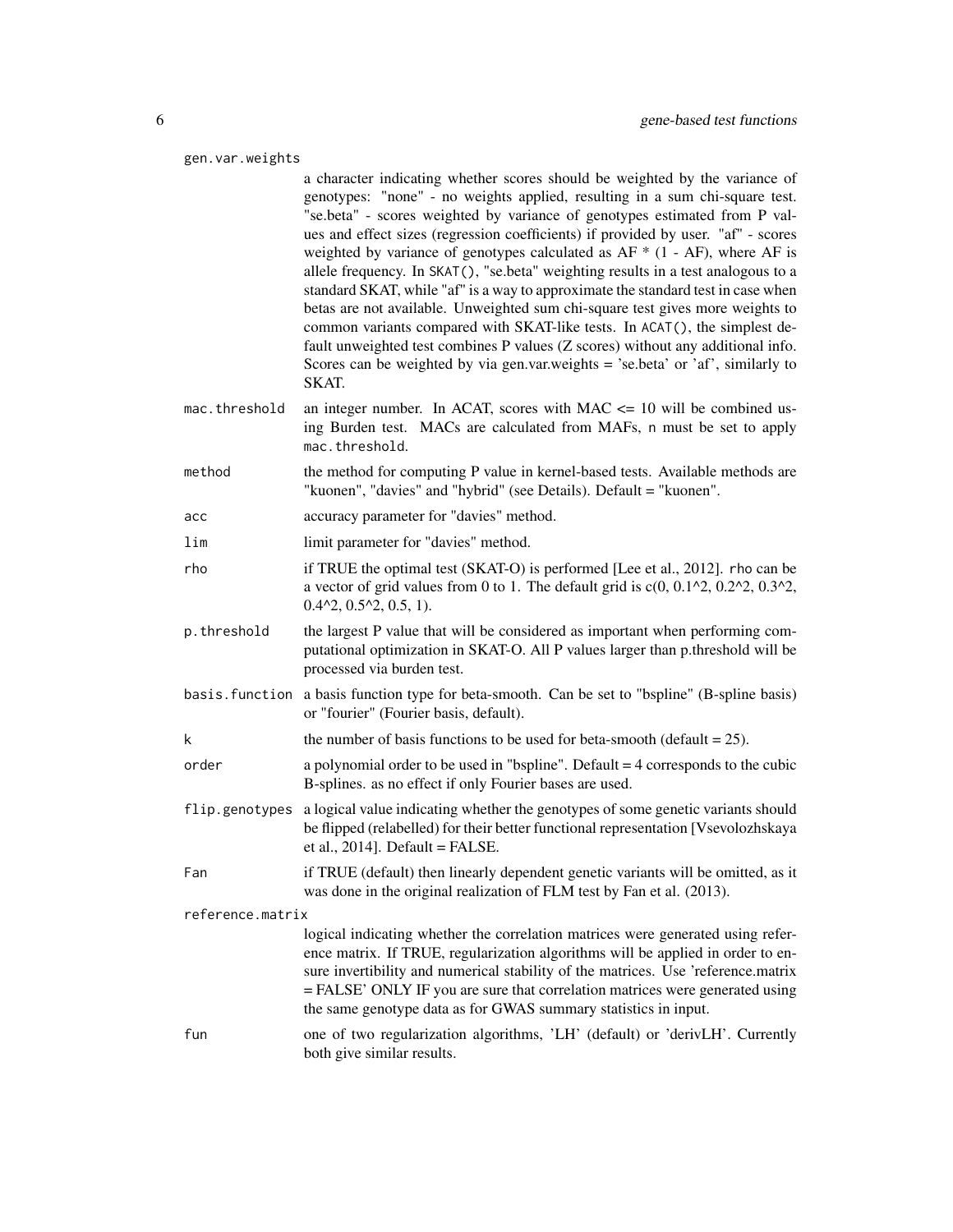| var.fraction | minimal proportion of genetic variance within region that should be explained<br>by principal components used (see Details for more info). |
|--------------|--------------------------------------------------------------------------------------------------------------------------------------------|
| write.file   | output file name. If specified, output (as it proceeds) will be written to the file.                                                       |
| quiet        | quiet = TRUE suppresses excessive output from reading vcf file genewise.                                                                   |

#### Details

'SKAT' uses the linear weighted kernel function to set the inter-individual similarity matrix  $K =$  $GWWG^{T}$  for SKAT and  $K = GW(I\rho + (1 - \rho)ee^{T})WG^{T}$  for SKAT-O, where G is the  $n \times p$ genotype matrix for *n* individuals and *p* genetic variants in the region, W is the  $p \times p$  diagonal weight matrix, I is the  $p \times p$  identity matrix,  $\rho$  is pairwise correlation coefficient between genetic effects (which will be adaptively selected from given rho), and e is the  $p \times 1$  vector of ones. Given the shape parameters of the beta function, beta.par =  $c(a, b)$ , the weights are defined using probability density function of the beta distribution:

 $W_i = (B(a, b))^{-1} M A F_i^{a-1} (1 - M A F_i)^{b-1},$ 

where  $MAF_i$  is a minor allelic frequency for the  $i^{th}$  genetic variant in the region, which is estimated from genotypes, and  $B(a, b)$  is the beta function. This way of defining weights is the same as in original SKAT (see [Wu et al., 2011] for details). beta.par =  $c(1, 1)$  corresponds to the unweighted SKAT. The same weighting principle can be applied in 'BT' (burden test, default weights beta.par =  $c(1, 25)$ , as well as in 'PCA' and 'FLM' tests (unweighted by default).

Depending on the method option chosen, either Kuonen or Davies method is used to calculate P values from the score statistics in SKAT. Both an Applied Statistics algorithm that inverts the characteristic function of the mixture chisq [Davies, 1980] and a saddlepoint approximation [Kuonen, 1999] are nearly exact, with the latter usually being a bit faster.

A hybrid approach has been proposed by Wu et al. [2016]. It uses the Davies' method with high accuracy, and then switches to the saddlepoint approximation method when the Davies' method fails to converge. This approach yields more accurate results in terms of type I errors, especially for small significance levels. However, 'hybrid' method runs several times slower than the saddlepoint approximation method itself (i.e. 'kuonen' method). We therefore recommend using the hybrid approach only for those regions that show significant (or nearly significant) P values to ensure their accuracy.

'ACAT' is an adaptation of a set-based aggregated Cauchy association test (ACAT-V). It has been recently proposed by Liu, Y. et al. (2019). This in the only gene-based test statistic that can be calculated from P values (Z scores) only, and does not require SNP-SNP correlation info.

Burden test ('BT', collapsing technique) suggests that the effects of causal genetic variants within a region have the same direction and the majority of variants are causal. If this is not the case, other regional tests (SKAT and FLM) are shown to have higher power compared to burden test [Svishcheva et al., 2015]. By default, 'BT' assigns weights calculated using the beta distribution with shape parameters beta.par =  $c(1, 25)$ .

'PCA' test is based on the spectral decomposition of correlation matrix among genetic variants. The number of top principal components will be chosen in such a way that  $>=$  var. fraction of region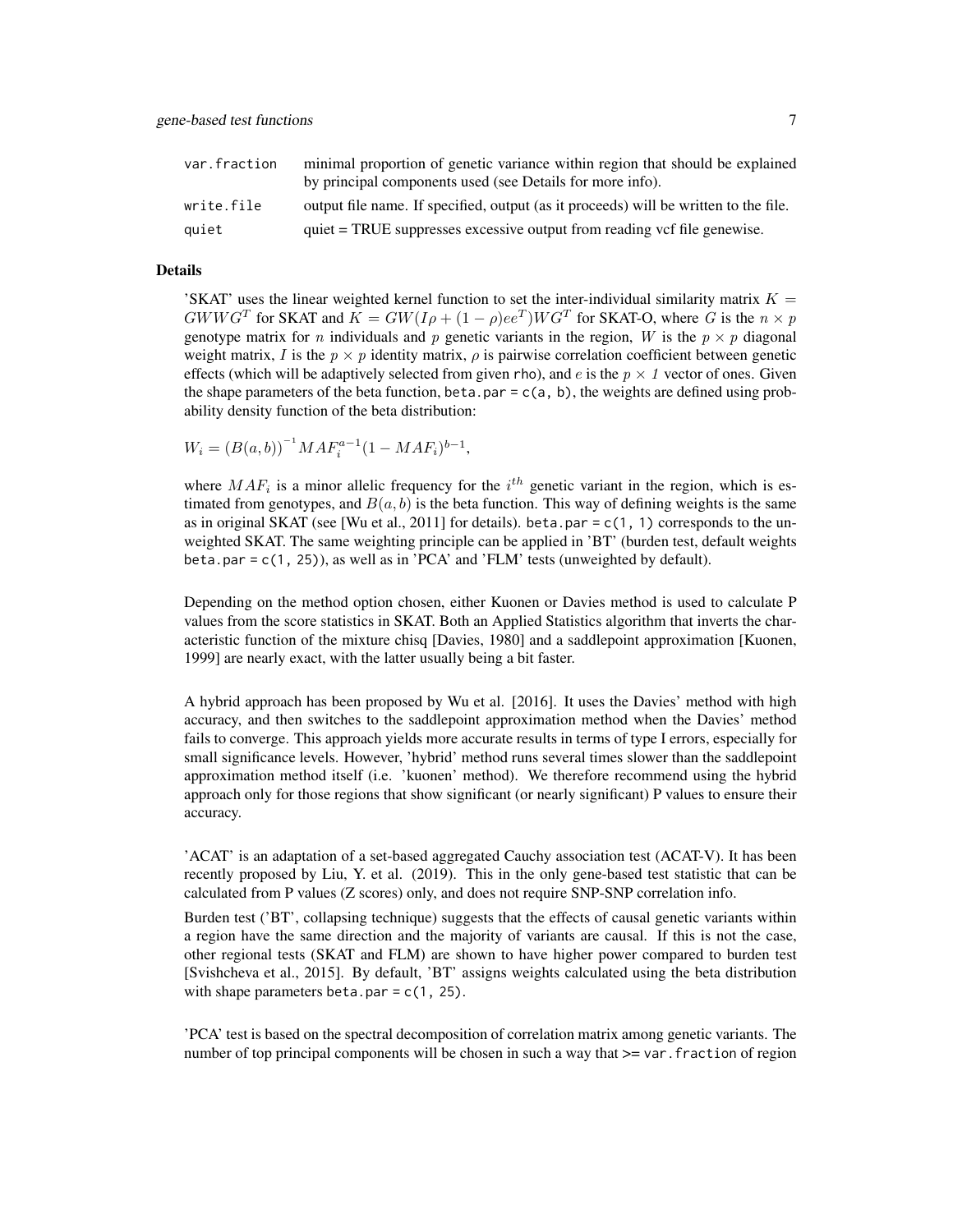variance can be explained by these PCs. By default, var. fraction =  $0.85$ , i.e. PCs explain  $\ge$ = 85% of region variance.

A similar principle is used in 'simpleM' to calculate the effective number of independent tests.

'FLM' test assumes that the effects of multiple genetic variants can be described as a continuous function, which can be modelled through B-spline or Fourier basis functions. When the number of basis functions (set by k) is less than the number of variants within the region, the FLM test has an advantage of using less degrees of freedom [Svishcheva, et al., 2015].

For genes with  $m \leq k$ , functional linear models are equivalent to a standard multiple linear regression, and the latter is used for these cases. The ultimate model name is returned in output (the "model" column).

# Value

A data frame with map info, P values, numbers of variants and filtered variants for each of analyzed genes.

In addition:

- BT() returns gene-level estimates of effect sizes (betas) and their standard errors.

- FLM() returns the names of the functional models used for each region. Names shortly describe the functional basis and the number of basis functions used. E.g., "F25" means 25 Fourier basis functions, "B15" means 15 B-spline basis functions.

- PCA() returns the number of the principal components used for each region and the proportion of genetic variance they make up.

#### References

Davies R.B. (1980) Algorithm AS 155: The Distribution of a Linear Combination of chi-2 Random Variables, Journal of the Royal Statistical Society. Series C (Applied Statistics), Vol. 29, N 3, P. 323-333.

Kuonen D. (1999) Saddlepoint Approximations for Distributions of Quadratic Forms in Normal Variables. Biometrika, Vol. 86, No. 4, P. 929-935.

Wu M.C., et al. (2011) Rare-variant association testing for sequencing data with the sequence kernel association test. Am. J. Hum. Genet., Vol. 89, P. 82-93.

Lee S., et al. (2012) Optimal unified approach for rare variant association testing with application to small sample case-control whole-exome sequencing studies. American Journal of Human Genetics, 91, 224-237.

Liu Y. et al. (2019) ACAT: a fast and powerful p value combination method for rare-variant analysis in sequencing studies. Am. J. Hum. Genet. 104, 410-421. Svishcheva G.R., Belonogova N.M. and Axenovich T.I. (2015) Region-based association test for familial data under functional linear models. PLoS ONE 10(6): e0128999.

Wu B., et al. (2016) On efficient and accurate calculation of significance p-values for sequence kernel association testing of variant set. Ann Hum Genet, 80(2): 123-135.

Vsevolozhskaya O.A., et al. (2014) Functional Analysis of Variance for Association Studies. PLoS ONE 9(9): e105074.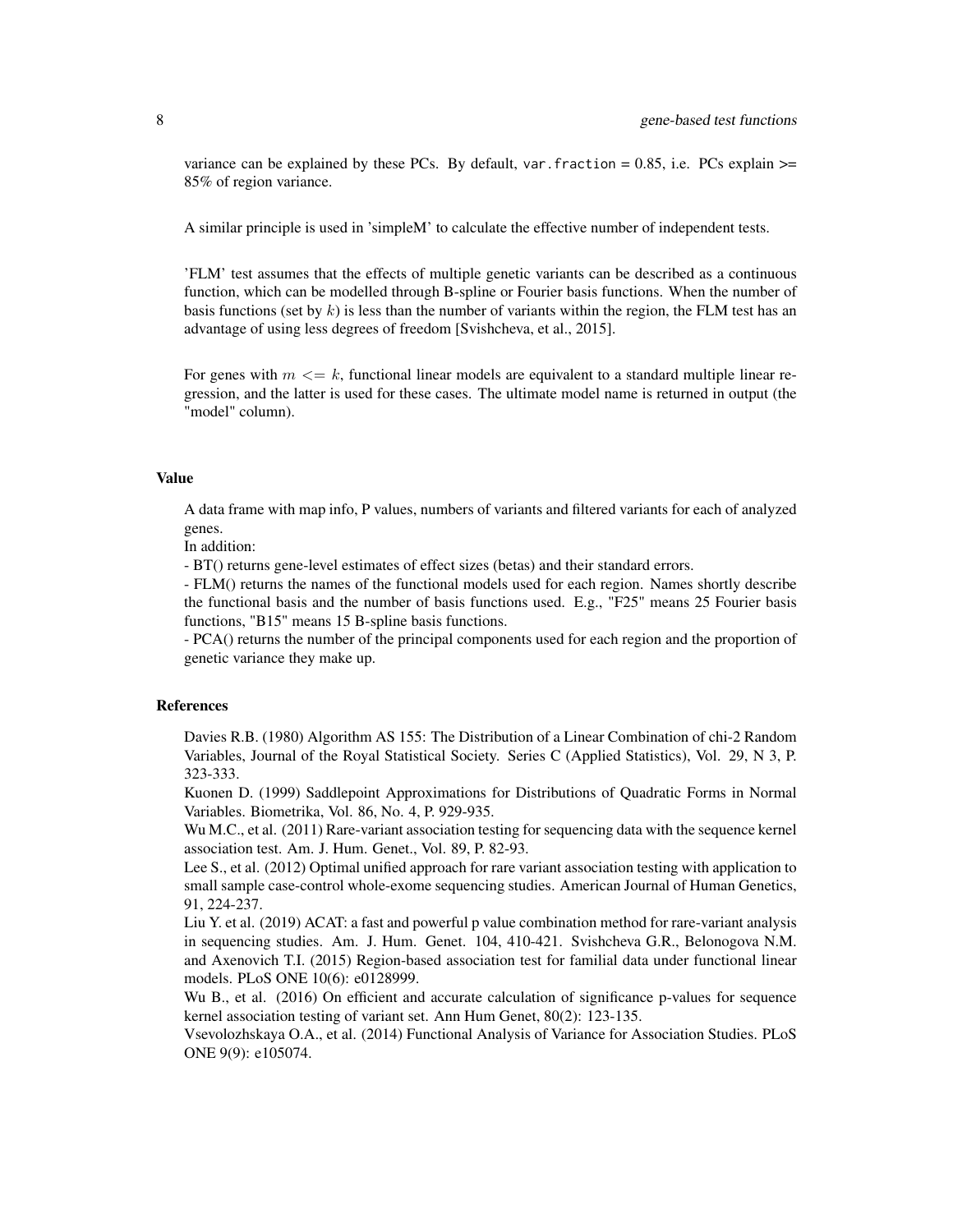# <span id="page-8-0"></span>prep.score.files 9

Fan R, Wang Y, Mills JL, Wilson AF, Bailey-Wilson JE, et al. (2013) Functional linear models for association analysis of quantitative traits. Genet Epidemiol 37: 726-42.

#### Examples

```
# Using example score files "CFH.vcf.gz" and "CFH.full.vcf.gz"
# generated by prep.score.files() function (see examples for prep.score.files())
# Test available with minimal input (P values only):
score.file <- system.file("testfiles/CFH.vcf.gz",
package = "sumFREGAT")
ACAT(score.file, gene.file = "hg19", genes = "CFH")
# Tests that require P values, rsID, and SNP-SNP correlation info:
score.file <- system.file("testfiles/CFH.vcf.gz",
package = "sumFREGAT")
cor.path <- system.file("testfiles/", package = "sumFREGAT")
sumchi(score.file, gene.file = "hg19", genes = "CFH", cor.path = cor.path)
simpleM(score.file, gene.file = "hg19", genes = "CFH", cor.path = cor.path)
minp(score.file, gene.file = "hg19", genes = "CFH", cor.path = cor.path)
# Tests available with full input including P values, rsID,
# betas, effect allele, allele frequencies (for default weighting),
# and correlation matrices:
score.file <- system.file("testfiles/CFH.full.vcf.gz",
package = "sumFREGAT")
cor.path <- system.file("testfiles/", package = "sumFREGAT")
BT(score.file, gene.file = "hg19", genes = "CFH", cor.path = cor.path)
SKAT(score.file, gene.file = "hg19", genes = "CFH", cor.path = cor.path)
SKATO(score.file, gene.file = "hg19", genes = "CFH", cor.path = cor.path)
# Tests that require sample size to be provided as "n" argument:
PCA(score.file, gene.file = "hg19", genes = "CFH", cor.path = cor.path, n = 85)
FLM(score.file, gene.file = "hg19", genes = "CFH", cor.path = cor.path, n = 85)
```
prep.score.files *Prepare score files*

## **Description**

Calculates Z scores from P values and beta input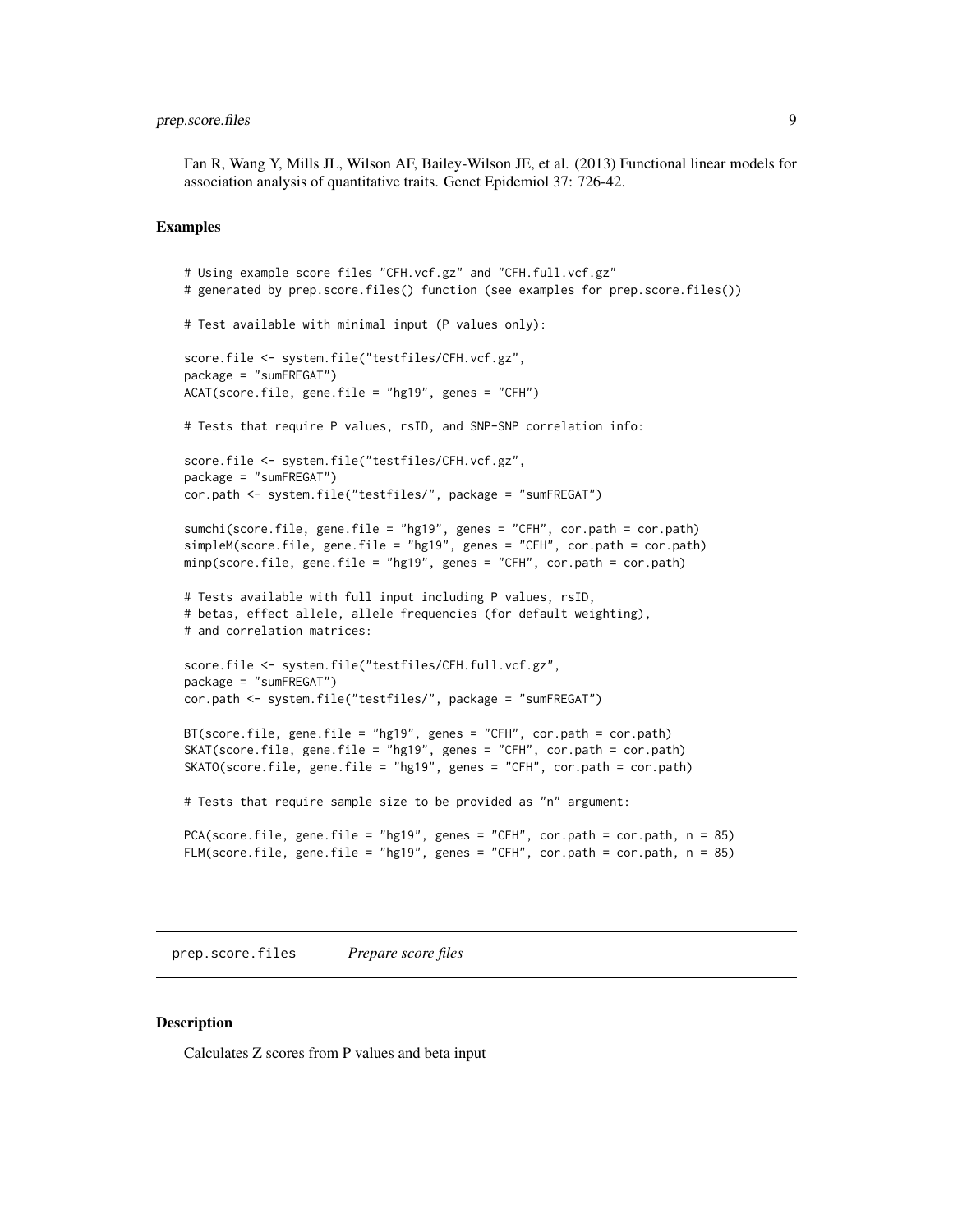# Usage

```
prep.score.files(data, reference = "ref1KG.MAC5.EUR_AF.RData",
output.file.prefix)
```
#### **Arguments**

data a file name or data.frame with two mandatory columns (case-insensitive header):

"ID": unique names of genetic variants (rsIDs if 1000G correlation matrices will be used) "P": P value

Chromosome and positions are desirable:

"CHROM": chromosome "POS": positions for the same build as in gene.file (see gene-based test functions)

Map data are required to assign genetic variants to genes. If not present in input file, the function will attempt to link them from the reference file (see reference below).

Additional columns that can be present in input file to be used in gene-based tests:

"EA": effect allele "BETA": effect size (betas and genetic correlations should be calculated for the same genotype coding) "EAF": effect allele frequency

Effect allele and size data can be proccesed with reference file only (see reference below).

"REF": reference allele "ALT": alternative allele

"REF" and "ALT" columns can be used to compare alleles with those in reference file and exclude genetic variants if alleles do not match

Annotation columns:

"ANNO": functional annotations (like "intron\_variant", "synonymous", "missense" etc.)

"PROB", "PROB1", "PROB2", "PROB3" etc.: probabilities of a variant to be causal, can be passed to sumSTAAR() (PHRED scale) or FFGAS()

For example: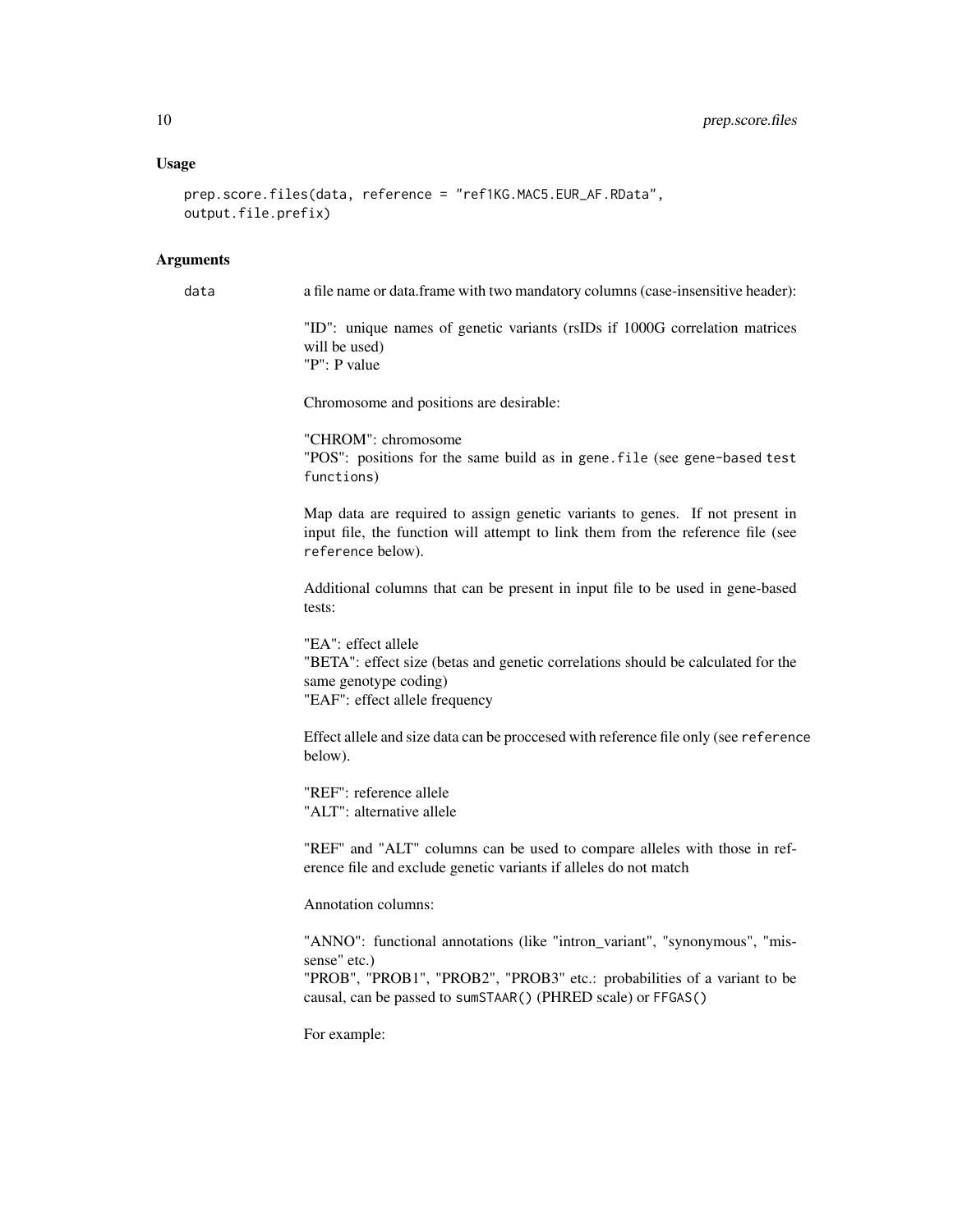|                    | CHROM POS ID EA P BETA EAF                                                                                                                                                                                                                                                                                                                                                                                                                                                                                                                                                                                                                                                                                                                                                                                                                                                                                                                                                                                     |
|--------------------|----------------------------------------------------------------------------------------------------------------------------------------------------------------------------------------------------------------------------------------------------------------------------------------------------------------------------------------------------------------------------------------------------------------------------------------------------------------------------------------------------------------------------------------------------------------------------------------------------------------------------------------------------------------------------------------------------------------------------------------------------------------------------------------------------------------------------------------------------------------------------------------------------------------------------------------------------------------------------------------------------------------|
|                    | 1 196632134 1:196632134 T 0.80675 0.22946 0.00588                                                                                                                                                                                                                                                                                                                                                                                                                                                                                                                                                                                                                                                                                                                                                                                                                                                                                                                                                              |
|                    | 1 196632386 1:196632386 A 0.48694 0.65208 0.00588                                                                                                                                                                                                                                                                                                                                                                                                                                                                                                                                                                                                                                                                                                                                                                                                                                                                                                                                                              |
|                    | 1 196632470 1:196632470 G 0.25594 -0.19280 0.19412                                                                                                                                                                                                                                                                                                                                                                                                                                                                                                                                                                                                                                                                                                                                                                                                                                                                                                                                                             |
|                    | Avoid rounding of betas and P values as this can affect the precision of regional<br>tests.                                                                                                                                                                                                                                                                                                                                                                                                                                                                                                                                                                                                                                                                                                                                                                                                                                                                                                                    |
|                    | The more data (columns) is present in input file, the more gene-based tests are<br>available to run. ACAT test is available with minimal input (rsIDs and P values).<br>Together with correlation matrices (reference matrices calculated from 1000G<br>data are available at http://mga.bionet.nsc.ru/sumFREGAT/) it allows to run<br>minp(), simpleM, and sumchi() tests. Adding info on effect allele ("EA") and<br>effect size ("BETA") enables essentially all sumFREGAT tests. Adding allele<br>frequencies enables standard weighting via beta distribution (see gene-based<br>test functions for details).                                                                                                                                                                                                                                                                                                                                                                                             |
| reference          | path to a reference file or data.frame with additional data needed to recode user<br>data according to correlation matrices that will be used. Reference file for<br>1000G correlation matrices is available at http://mga.bionet.nsc.ru/sumFREGAT/.<br>Reference file contains "ID" column with names of genetic variants that are used<br>in correlation matrices as well as "REF" and "ALT" columns with alleles that<br>were coded during calculation of correlation coefficients as 0 and 1, respec-<br>tively. Effect sizes from data will be inverted for variants with effect alleles<br>different from "ALT" alleles in reference data. If presented, "REF" and "ALT"<br>columns from the input data will be used to sort out variants with alleles differ-<br>ent from those in reference data. The reference file can also be a source of map<br>data and allele frequencies if they are not present in data. "AF" column in the<br>reference file represents the allele frequency of "ALT" allele. |
| output.file.prefix |                                                                                                                                                                                                                                                                                                                                                                                                                                                                                                                                                                                                                                                                                                                                                                                                                                                                                                                                                                                                                |
|                    | if not set, the input file name will be used as output prefix.                                                                                                                                                                                                                                                                                                                                                                                                                                                                                                                                                                                                                                                                                                                                                                                                                                                                                                                                                 |

# Value

does not return any value, writes output files with Z scores to be used in any type of gene-based analysis in sumFREGAT (see gene-based test functions).

# Examples

```
## Not run:
```

```
data <- system.file("testfiles/CFH.dat", package = "sumFREGAT")
prep.score.files(data, output.file.prefix = "CFH")
# requires reference file "ref1KG.MAC5.EUR_AF.RData" (can be downloaded
# at http://mga.bionet.nsc.ru/sumFREGAT/)
data <- system.file("testfiles/CFH.full.input.dat", package = "sumFREGAT")
prep.score.files(data, reference = "ref1KG.MAC5.EUR_AF.RData",
```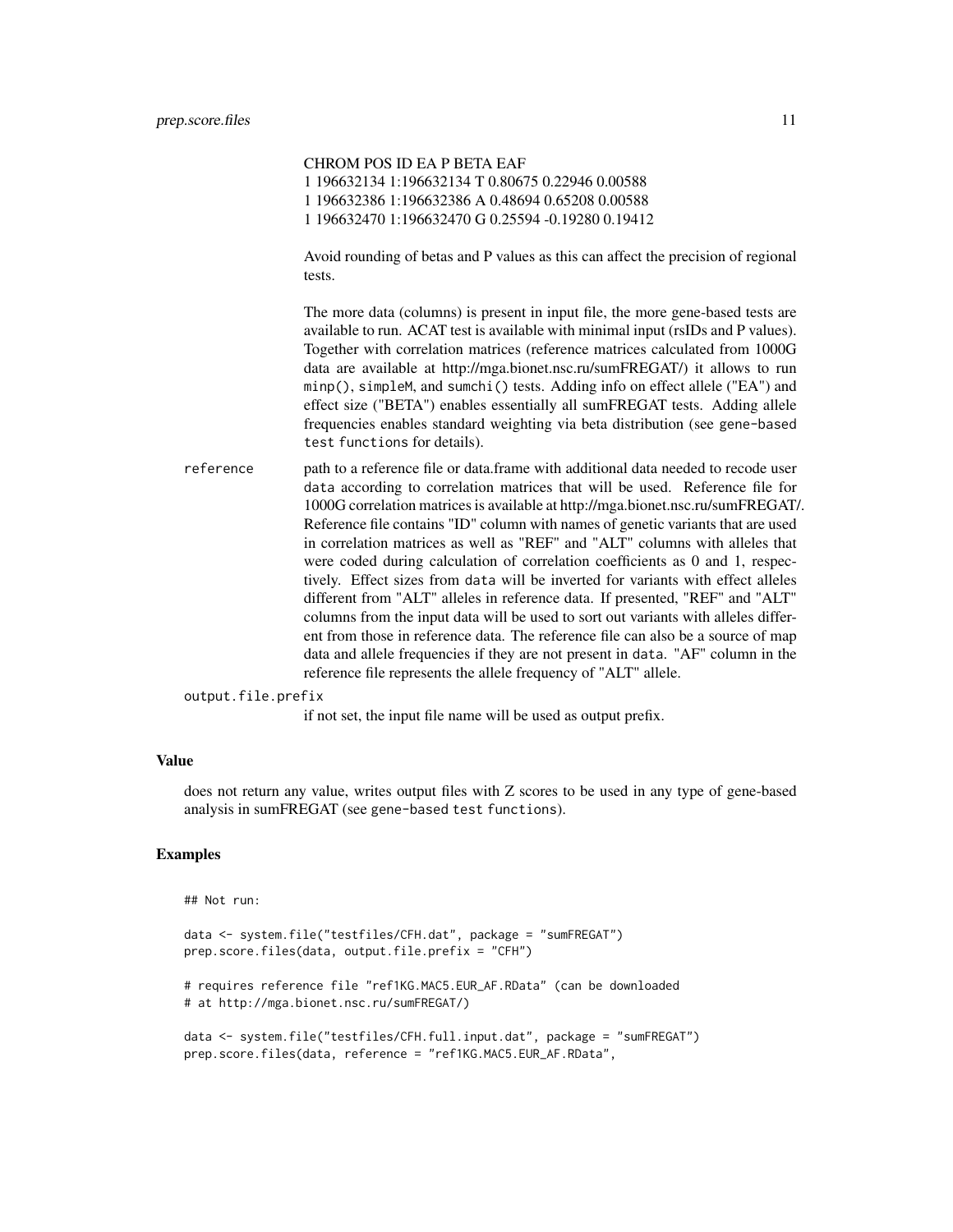```
output.file.prefix = "CFH.full")
data <- system.file("testfiles/CFH.prob.dat", package = "sumFREGAT")
prep.score.files(data, reference = "ref1KG.MAC5.EUR_AF.RData",
output.file.prefix = "CFH.prob")
```
## End(Not run)

| SUMSTAAR | variant-Set Test for Association using Annotation infoRmation on sum- |
|----------|-----------------------------------------------------------------------|
|          | <i>mary statistics</i>                                                |

# Description

STAAR procedure developed by Li et al. (2020) adapted to use on summary statistics, with extentions

### Usage

```
sumSTAAR(score.file, gene.file, genes = 'all', cor.path = 'cor/',
tests = c('BT', 'SKAT', 'ACAT'), beta.par.matrix = rbind(c(1, 1), c(1, 25)),prob.causal = 'all', phred = TRUE, n = NA, mac.threshold = NA,
approximation = TRUE, write.file = FALSE, staar.output = TRUE, quiet = FALSE)
```
# Arguments

| score.file | name of data file generated by prep. score. files().                                                                                                                                                                                                                                                                                                                                                                                                                                                           |
|------------|----------------------------------------------------------------------------------------------------------------------------------------------------------------------------------------------------------------------------------------------------------------------------------------------------------------------------------------------------------------------------------------------------------------------------------------------------------------------------------------------------------------|
| gene.file  | can be a name of a custom text file listing genes in refFlat format. Values "hg19"<br>and "hg38" can be set to use default gene files containing protein-coding genes<br>with start and stop positions from corresponding build. Mind that the same build<br>should be used in score. file and gene. file.                                                                                                                                                                                                     |
| genes      | character vector of gene names to be analyzed. Can be "chr1", "chr2" etc. to<br>analyze all genes on a corresponding chromosome. If not set, function will<br>attempt to analyze all genes listed in gene. file.                                                                                                                                                                                                                                                                                               |
| cor.path   | path to a folder with correlation matrix files (one file per each gene to be an-<br>alyzed). Correlation matrices in text format are allowed, though ".RData" is<br>preferable as computationally efficient. Each file should contain a square matrix<br>with correlation coefficients (r) between genetic variants of a gene. An example<br>of correlation file format:<br>"snpname1" "snpname2" "snpname3"<br>"snpname1" 1 0.018 -0.003<br>"snpname2" 0.018 1 0.081<br>"snpname3" -0.003 0.081 1<br>$\cdots$ |

If genotypes are available, matrices can be generated as follows: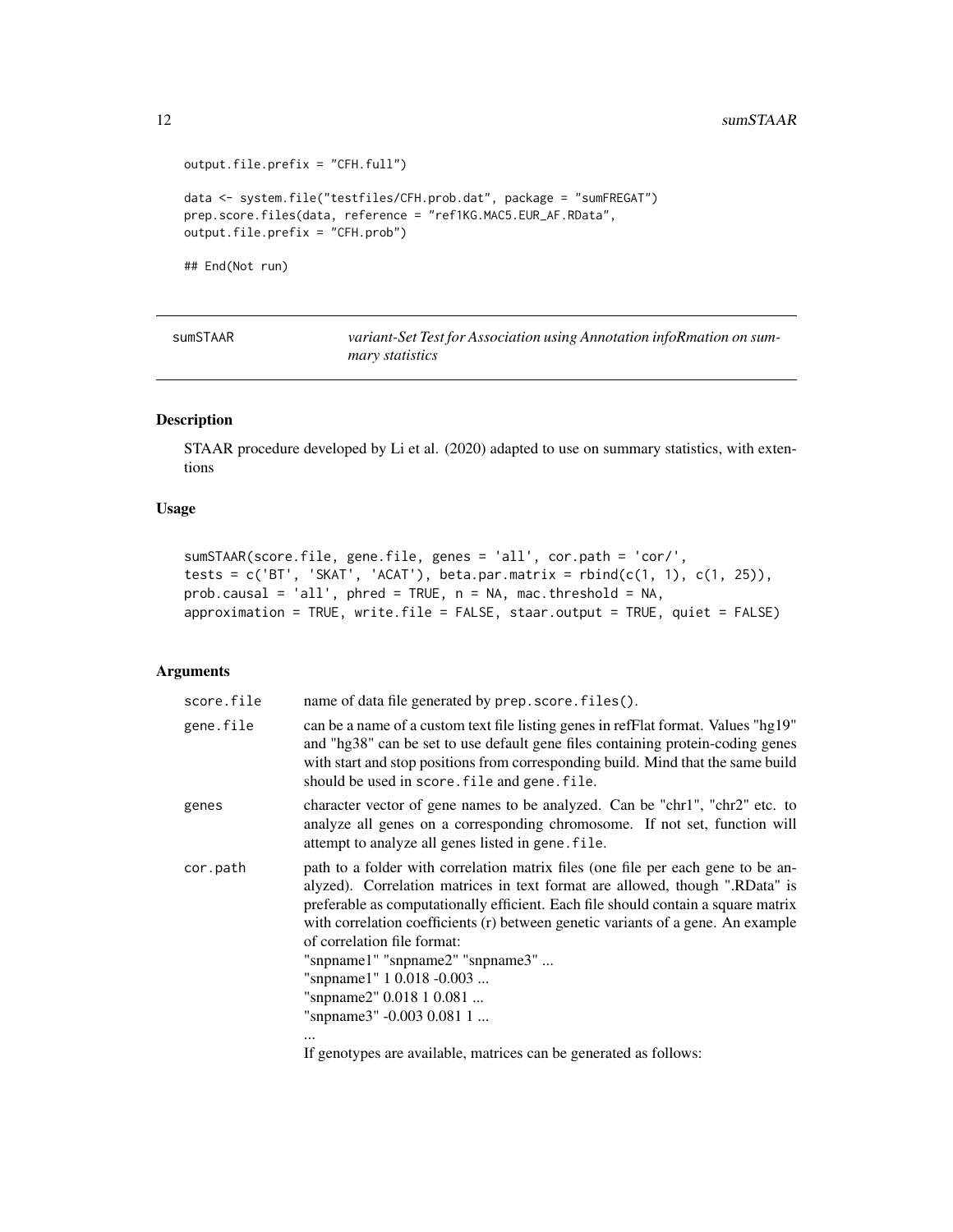|                 | $cor.matrix < -cor(g)$<br>save(cor.matrix, file = paste0(geneName, ".RData"))<br>where g is a genotype matrix (nsample x nvariants) for a given gene with geno-<br>types coded as $0$ , $1$ , $2$ (coding should be exactly the same that was used to<br>generate GWAS statistics).<br>If genotypes are not available, correlations can be approximated through refer-<br>ence samples. Reference matrices from 1KG European sample can be down-<br>loaded at http://mga.bionet.nsc.ru/sumFREGAT/.<br>Names of correlation files should be constructed as "geneName.RData" (e.g.<br>"ABCG1.RData", "ADAMTS1.RData", etc.) for ".RData" format or "gene-<br>Name.txt" for text format.<br>Example corfiles can be found as:<br>system.file("testfiles/CFH.cor", package = "sumFREGAT")<br>system.file("testfiles/CFH.RData", package = "sumFREGAT") |
|-----------------|----------------------------------------------------------------------------------------------------------------------------------------------------------------------------------------------------------------------------------------------------------------------------------------------------------------------------------------------------------------------------------------------------------------------------------------------------------------------------------------------------------------------------------------------------------------------------------------------------------------------------------------------------------------------------------------------------------------------------------------------------------------------------------------------------------------------------------------------------|
| tests           | a character vector with gene-based methods to be applied. By default, three<br>methods are used: 'BT', 'SKAT', and 'ACAT'. Other weighted tests ('SKATO',<br>'PCA', 'FLM') can be included. Tests that do not imply weighting ('simpleM',<br>'minP', 'sumchi'), if listed, will be calculated once and combined along with<br>other tests into the total sumSTAAR p-value. ACAT performs with gen. var. weights<br>= "af" for consistency with STAAR.                                                                                                                                                                                                                                                                                                                                                                                              |
| beta.par.matrix |                                                                                                                                                                                                                                                                                                                                                                                                                                                                                                                                                                                                                                                                                                                                                                                                                                                    |
|                 | an $(n \times 2)$ matrix with rows corresponding to n beta. par values used sequen-<br>tially. Default value $rbind(c(1, 1), c(1, 25))$ means that beta.par = c(1,<br>1) and beta.par = $c(1, 25)$ will be applied. beta.par are two positive nu-<br>meric shape parameters in the beta distribution to assign weights for each ge-<br>netic variant as a function of minor allele frequency (MAF).                                                                                                                                                                                                                                                                                                                                                                                                                                                |
| prob.causal     | a character vector to define a set of annotations to be used. Annotations should<br>be initially passed to prep. score. files (see prep. score. files () function)<br>as input file columns "PROB", "PROB1", "PROB2", "PROB3" etc. The same<br>naming should be used for prob.causal argument. By default, all "PROB"<br>columns will be used. Annotations are expected to be in PHRED scale, set<br>phred = FALSE to use simple probabilities.                                                                                                                                                                                                                                                                                                                                                                                                    |
| phred           | a logical value indicating whether probabilities are in PHRED scale. If TRUE (de-<br>fault for sumSTAAR()), PHRED-to-probability transformation will be performed<br>for values indicated in prob. causal.                                                                                                                                                                                                                                                                                                                                                                                                                                                                                                                                                                                                                                         |
| n               | size of the sample on which summary statistics were obtained. Should be as-<br>signed if 'PCA' or 'FLM' are included in tests.                                                                                                                                                                                                                                                                                                                                                                                                                                                                                                                                                                                                                                                                                                                     |
| mac.threshold   | an integer number. In ACAT, scores with MAC $\leq$ 10 will be combined us-<br>ing Burden test. MACs are calculated from MAFs, n must be set to apply<br>mac.threshold. The original STAAR procedure performs with mac.threshold<br>$= 10.$                                                                                                                                                                                                                                                                                                                                                                                                                                                                                                                                                                                                         |
| approximation   | logical value indicating whether approximation should be used for SKAT, SKATO,<br>PCA and FLM.                                                                                                                                                                                                                                                                                                                                                                                                                                                                                                                                                                                                                                                                                                                                                     |
| write.file      | output file name. If specified, output for all tests (as it proceeds) will be written<br>to corresponding files.                                                                                                                                                                                                                                                                                                                                                                                                                                                                                                                                                                                                                                                                                                                                   |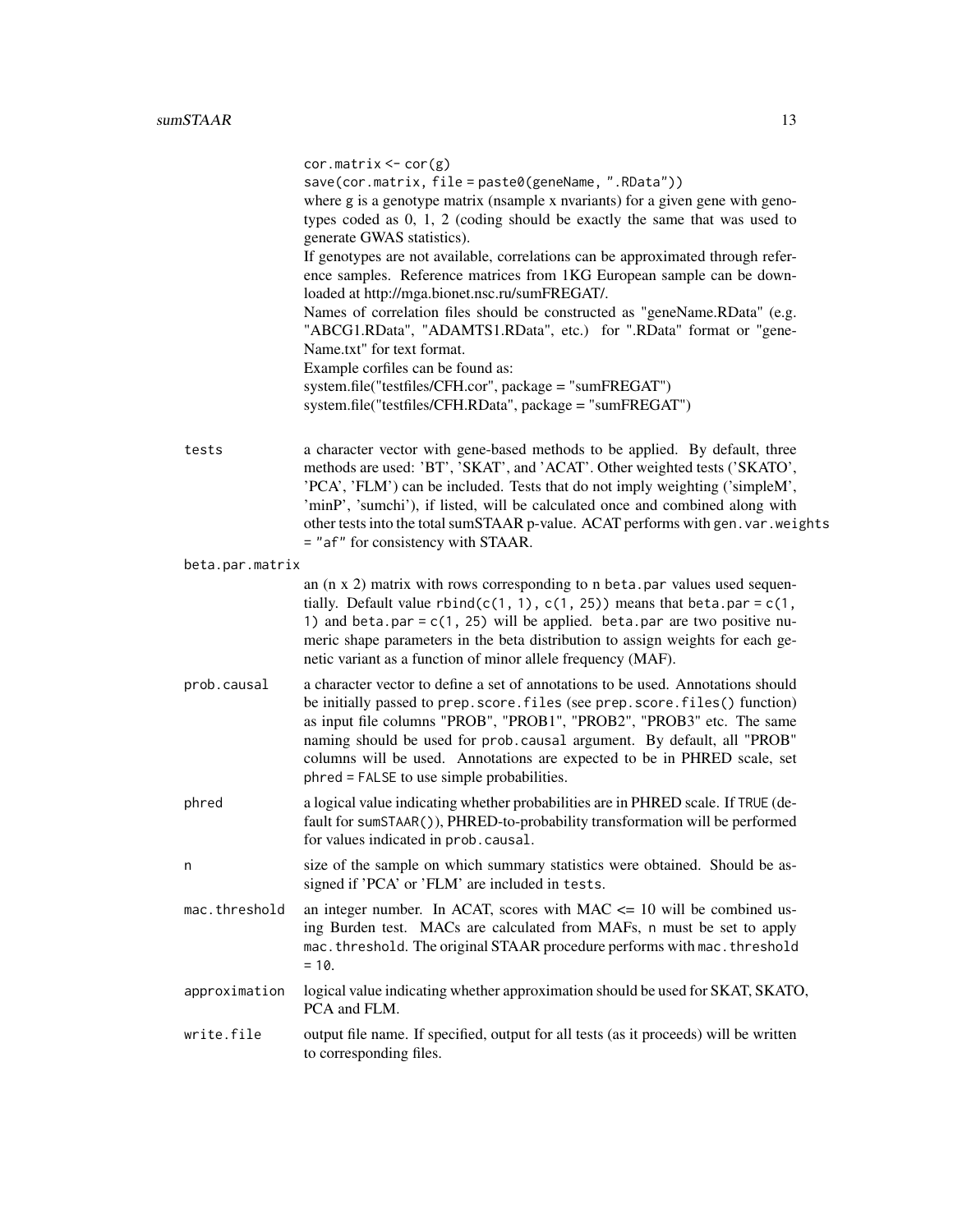| staar.output | logical value indicating whether extensive output format should be used (see<br>Details). |
|--------------|-------------------------------------------------------------------------------------------|
| auiet        | quiet = TRUE suppresses excessive output from reading vcf file genewise.                  |

# Details

The STAAR procedure has been recently proposed by Li et al. (2020) and described in detail therein. It calculates a set of P values using a range of gene-based tests, beta distribution weights parameters, and weighting by each of 10 functional annotations. The P values are then combined using Cauchy method (see ACATO() function and Liu, Y. et al., (2019)).

# Value

With staar.output = FALSE returns a data table with a single P value for each test (combinations of differently weighted and unweighted iterations of the same test) and a total sumSTAAR P value. ACAT-O method is used to combine P values (Liu, Y. et al., 2019).

If staar.output = TRUE the function returns a data frame of size (n.genes x (n.tests x n.beta.pars  $x$  (n.annotations  $+ 1$ ) + n.tests  $+ 2$ )) containing P values for combined tests and all individual tests. The output is analogous to that of original STAAR procedure. For example, by default, the output will contain columns:

gene # gene symbol

...

...

...

BT.1.1.PROB0 # P value for burden test with beta.par =  $c(1, 1)$  and no annotations BT.1.1.PROB1 # P value for burden test with beta.par =  $c(1, 1)$  and weighted by first annotation  $BT.1.1.PROB2 \# P$  value for burden test with beta.par =  $c(1, 1)$  and weighted by second annotation

 $BT.1.1.PROB10$  # P value for burden test with beta.par =  $c(1, 1)$  and weighted by tenth annotation BT.1.1.STAAR # combined P value of all burden tests with beta.par =  $c(1, 1)$ 

 $BT.1.25.PROB0$  # P value for burden test with beta.par =  $c(1, 25)$  and no annotations

BT.1.25.PROB1 # P value for burden test with beta.par =  $c(1, 25)$  and weighted by first annotation ...

BT.1.25.PROB10 # P value for burden test with beta.par =  $c(1, 25)$  and weighted by tenth annotation

BT.1.25.STAAR # combined P value of all burden tests with beta.par =  $c(1, 25)$ SKAT.1.1.PROB0 # P value for SKAT with beta.par =  $c(1, 1)$  and no annotations SKAT.1.1.PROB1 # P value for SKAT with beta.par =  $c(1, 1)$  and weighted by first annotation

SKAT.1.1.PROB10 # P value for SKAT with beta.par =  $c(1, 1)$  and weighted by tenth annotation SKAT.1.1.STAAR # combined P value of all SKATs with beta.par =  $c(1, 1)$ SKAT.1.25.PROB0 # P value for SKAT with beta.par =  $c(1, 25)$  and no annotations

SKAT.1.25.PROB10 # P value for SKAT with beta.par =  $c(1, 25)$  and weighted by tenth annotation SKAT.1.25.STAAR # combined P value of all SKATs with beta.par =  $c(1, 25)$  $ACAT.1.1.PROB0 \# P$  value for ACAT with beta.par = c(1, 1) and no annotations ACAT.1.1.PROB1 # P value for ACAT with beta.par =  $c(1, 1)$  and weighted by first annotation ...

ACAT.1.1.PROB10 # P value for ACAT with beta.par =  $c(1, 1)$  and weighted by tenth annotation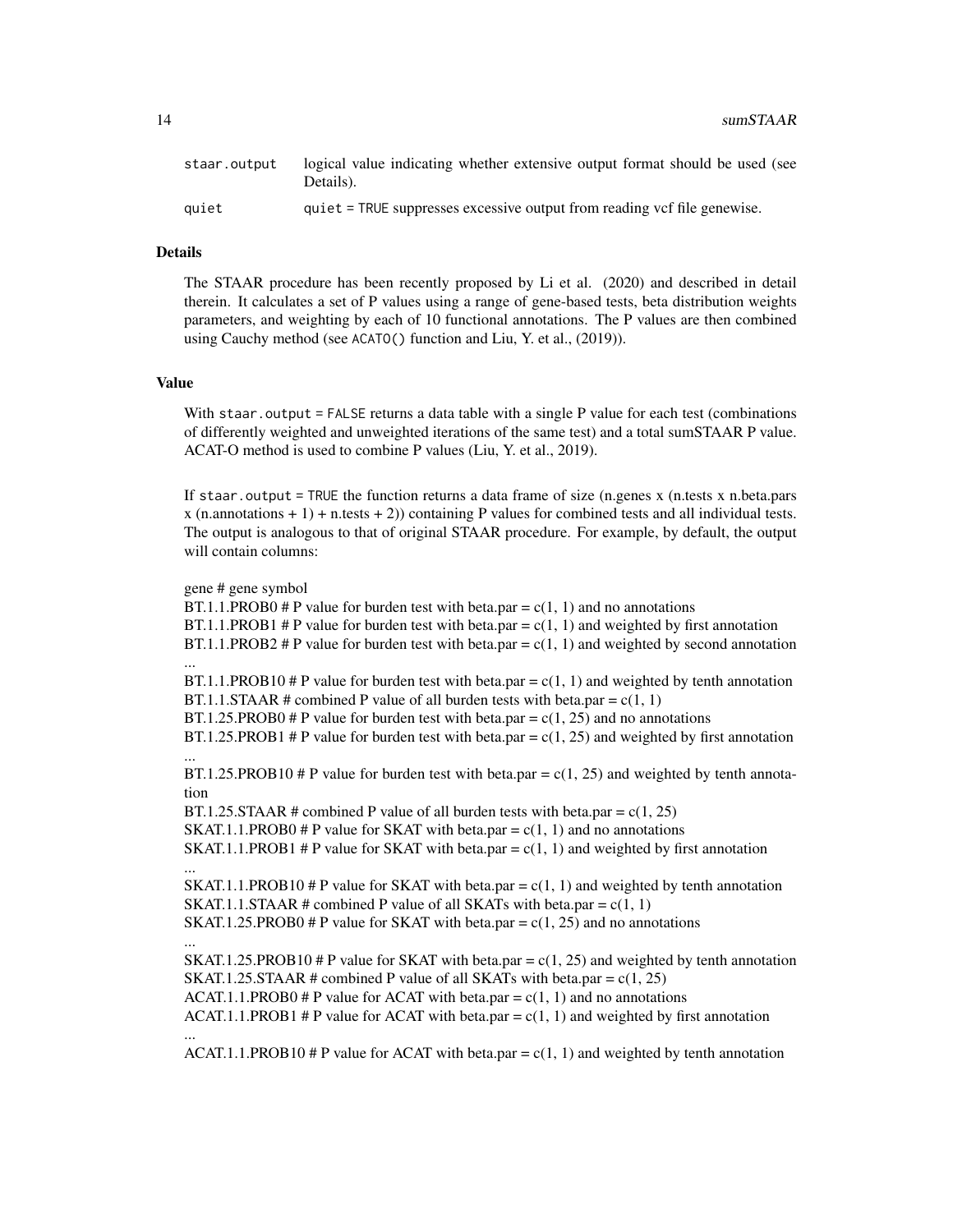...

ACAT.1.1.STAAR # combined P value of all ACATs with beta.par =  $c(1, 1)$ ACAT.1.25.PROB0 # P value for ACAT with beta.par =  $c(1, 25)$  and no annotations

ACAT.1.25.PROB10 # P value for ACAT with beta.par =  $c(1, 25)$  and weighted by tenth annotation ACAT.1.25.STAAR # combined P value of all ACATs with beta.par =  $c(1, 25)$ 

sumSTAAR.ACAT\_O # combined P value of all 'PROB0' gene-based tests (without weighting by annotations)

sumSTAAR.STAAR\_O # combined P value of all gene-based tests

#### References

Belonogova et al. (2022) SumSTAAR: A flexible framework for gene-based association studies using GWAS summary statistics. PLOS Comp Biol. https://doi.org/10.1371/journal.pcbi.1010172 Li X., et al. (2020) Dynamic incorporation of multiple in silico functional annotations empowers rare variant association analysis of large whole-genome sequencing studies at scale. Nature Genetics. DOI: 10.1038/s41588-020-0676-4.

Liu Y. et al. (2019) ACAT: a fast and powerful p value combination method for rare-variant analysis in sequencing studies. Am. J. Hum. Genet. 104, 410-421.

#### Examples

```
cor.path <- system.file("testfiles/", package = "sumFREGAT")
score.file <- system.file("testfiles/CFH.prob.vcf.gz",
package = "sumFREGAT")
sumSTAAR(score.file, prob.causal = "PROB", gene.file = "hg19",
genes = "CFH", cor.path, quiet = TRUE)
```
## Not run:

```
score.file <- system.file("testfiles/CFH.prob.phred.vcf.gz",
package = "sumFREGAT")
res <- sumSTAAR(score.file, gene.file = "hg19", genes = "CFH",
cor.path, quiet = TRUE)
```
## End(Not run)